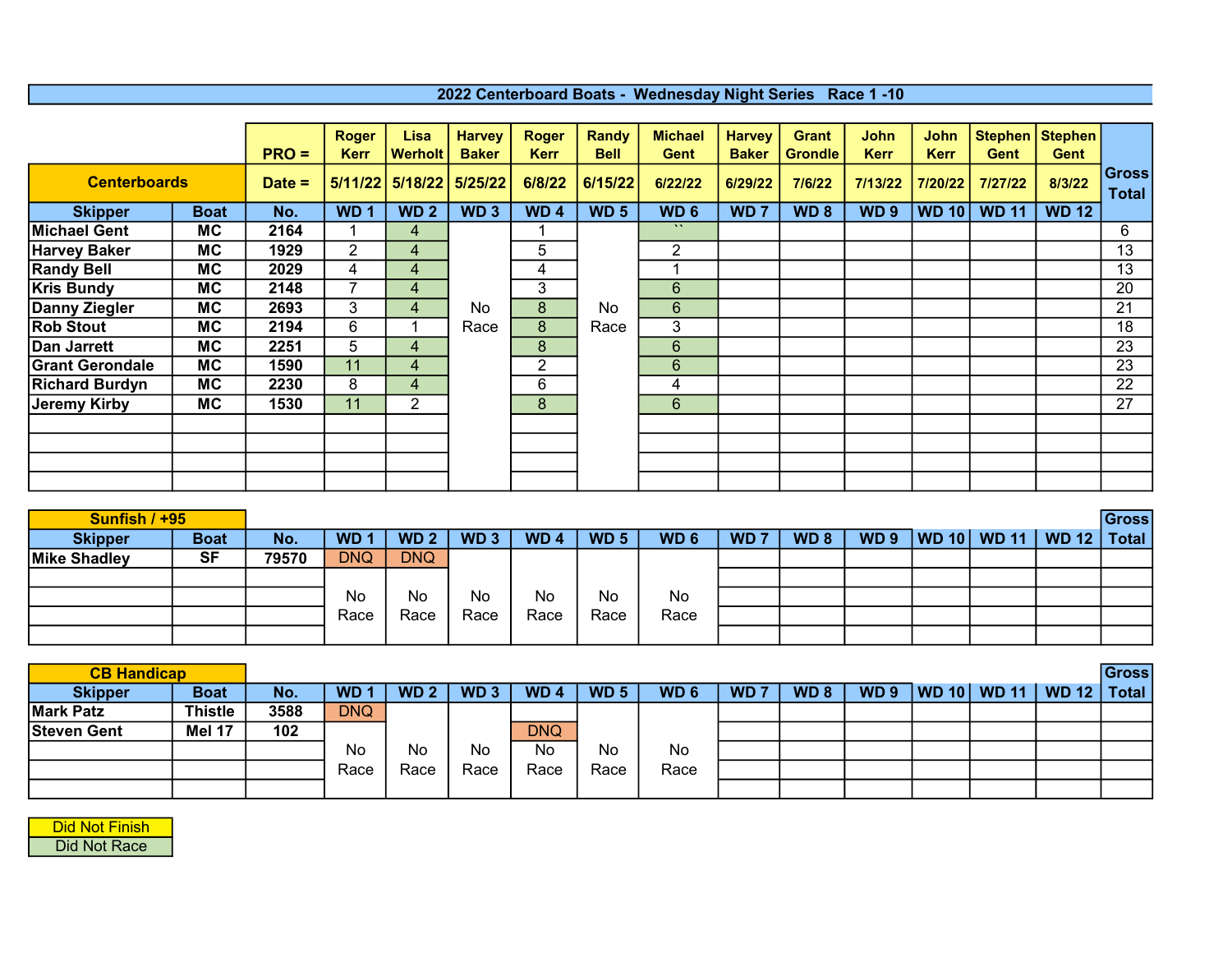| <b>RC Credit</b>          |
|---------------------------|
| (Throw-outs)              |
| <b>Did Not Qualify</b>    |
| <b>Finish In Place</b>    |
| <b>Only Boat in Fleet</b> |

To be scored there must be two (2) boats in a fleet on the water racing.

 $7-8$  races = 2 throw outs  $5-6$  races = 1 throw outs  $0-4$  races = 0 throw outs